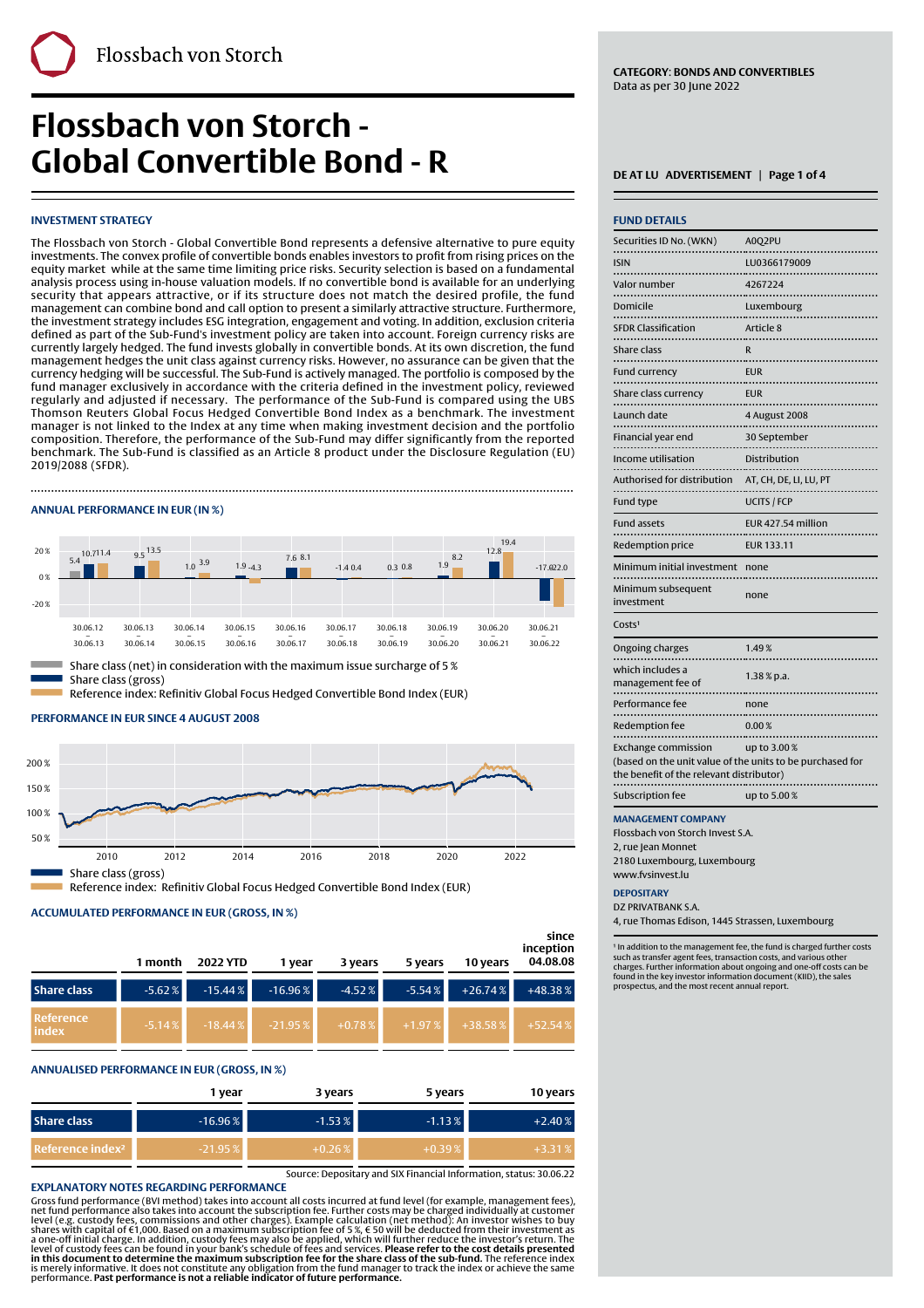# **Flossbach von Storch - Global Convertible Bond - R** DEATLU ADVERTISEMENT | Page 2 of 4

### **TOP 10 HOLDINGS (IN %)\***

| 1.           | 0,000% SAGERPAR 01.04.2026               | 3.85%             |
|--------------|------------------------------------------|-------------------|
| 2.           | 0,625% TAG IMMOBILIEN<br>27.08.2026      | 2.72%             |
| 3.           | 0,000% EDF 14.09.2024                    | 2.70%             |
| 4.           | 2,000% JAZZ INVESTMENTS<br>15.06.2026    | 2.63%             |
| 5.           | 0.000% RAG-STIFTUNG 17.06.2026           | 2.63%             |
| 6.           | 0,375% AKAMAI TECHNOLOGIES<br>01.09.2027 | 2.57%             |
| 7.           | 0,400% LEG IMMOBILIEN 30.06.2028         | 2.44%             |
| 8.           | 0.000% NEXI 24.02.2028                   | 2.19%             |
| 9.           | 0,000% RAG-STIFTUNG 02.10.2024           | 2.19%             |
| 10.          | 0,000% JPMORGAN CHASE<br>29.04.2025      | 2.19 <sub>%</sub> |
| <b>Total</b> |                                          | 26.11%            |

Source: Depositary and Flossbach von Storch, status: 30.06.22

#### **TOP REGIONS (IN %)\***

|             | 1. Europe        | 60.28% |
|-------------|------------------|--------|
| $2^{\circ}$ | North America    | 26.79% |
|             | 3. Middle East   | 5.41%  |
|             | 4. Latin America | 4.66%  |
| 5.          | Asia ex Japan    | 2.86%  |

Source: Depositary and Flossbach von Storch, status: 30.06.22

\*refer to convertibles 

#### **MONTHLY COMMENTARY**

#### The negative trend on the financial markets continued in June. The central banks want to fight the (still) high inflation with a more repressive monetary policy. The European Central Bank (ECB) announced the first interest-rate hike in the euro area in 11 years and the US Federal Reserve (Fed) implemented the highest interest-rate hike since 1994 with an increase of 75 basis points. This monetary tightening in an environment of global conflicts, disrupted supply chains and lockdowns in China raised concerns about a possible recession with corresponding reactions on the stock markets. The global MSCI World equity index, for example, lost around 6.4 % (in euros, including dividends) in June. Technology and growth securities were again less in demand. Accordingly, the Nasdaq Composite Index recorded a decline of 8.7 %. Bond prices also came under pressure in the wake of rising interest rates and weighed negatively on the portfolio's performance. The euro continued to depreciate against the US dollar and was close to its lowest level in 10 years. In this environment, convertible bonds, measured by the Refinitiv Global Focus Index (euro hedged), lost -5.14%. European convertible bonds lost more than US convertible bonds in June. The regional focus indices lost 5.3% (USA) and 6.5% (Europe). Due to the Fund's focus on European convertibles, the Fund slightly underperformed the global index. On balance, the unit price fell by (-5.6 %). In June, we sold positions, such as JPM/Ping An, Etsy, Wix.com and Spotify. In return, we acquired a new holding in Lagfin/Campari, and we added to existing positions, such as Mondelez/JDEP, Dürr, and Selena/Puma. In addition, after the correction so far, we swapped defensive convertibles into more balanced structures, such as in Jazz Pharmaceuticals. Nevertheless, equity sensitivity continued to fall due to the massive market correction. At Fund level (including cash, call options and bonds), it fell from 31.7% to 30.9%.

#### **KEY FUND FIGURES\***

Finally, the contract of the contract of the contract of the contract of the contract of the contract of the c

| average delta                                | 35.80%     |
|----------------------------------------------|------------|
| Average vield                                | 3.63%      |
| Duration                                     | 3.80 years |
| Source: Depositary and Flossbach von Storch, |            |
| status: 30.06.22                             |            |

**The portfolio currently contains 70 securities.**

### **MORE FUNDS DATA**

| Cash                                         |  |
|----------------------------------------------|--|
| Source: Depositary and Flossbach von Storch, |  |

status: 30.06.22

## 

#### **TOP 10 SECTORS (IN %)\***

| $\mathbf{1}$ . | Consumer Discretionary        | 16.61% |
|----------------|-------------------------------|--------|
| 2.             | <b>Communication Services</b> | 13.97% |
| 3.             | <b>Financials</b>             | 13.76% |
| 4.             | Information Technology        | 12.91% |
| 5.             | Health Care<br>               | 12.42% |
|                | 6. Industrials                | 9.99%  |
| 7.             | Materials                     | 7.13%  |
| 8.             | <b>Real Estate</b>            | 6.15%  |
| 9.             | <b>Consumer Staples</b>       | 3.85%  |
| 10.            | Utilities                     | 3.21%  |

Source: Depositary and Flossbach von Storch, status: 30.06.22

#### **FUND MANAGEMENT**



**Thorsten Vetter** Fund manager At Flossbach von Storch since 2000.

Cash **9.86 %**



**Patryk Jessen** Deputy fund manager At Flossbach von Storch since 2017.

#### **AWARDS**

#### **Morningstar Rating™ overall\*:** \*\*\*\*\*\*

\* Morningstar Rating™ overall: © (2022) Morningstar Inc. All rights reserved. The information contained herein: (1) is protected by copyright for Morningstar and / or its content providers; (2) may not be copied or distributed, and (3) is not guaranteed with regard to its accuracy, completeness, or timeliness. Neither Morningstar nor its content providers are liable for any damages or losses that may result from the use of this information. Ratings refer to the previous month.

For more information on Morningstar's ratings, please visit:

[http://www.morningstar.co.uk/uk/help/Methodol](http://www.morningstar.co.uk/uk/help/Methodology.aspx) [ogy.aspx](http://www.morningstar.co.uk/uk/help/Methodology.aspx)

status: 31.05.22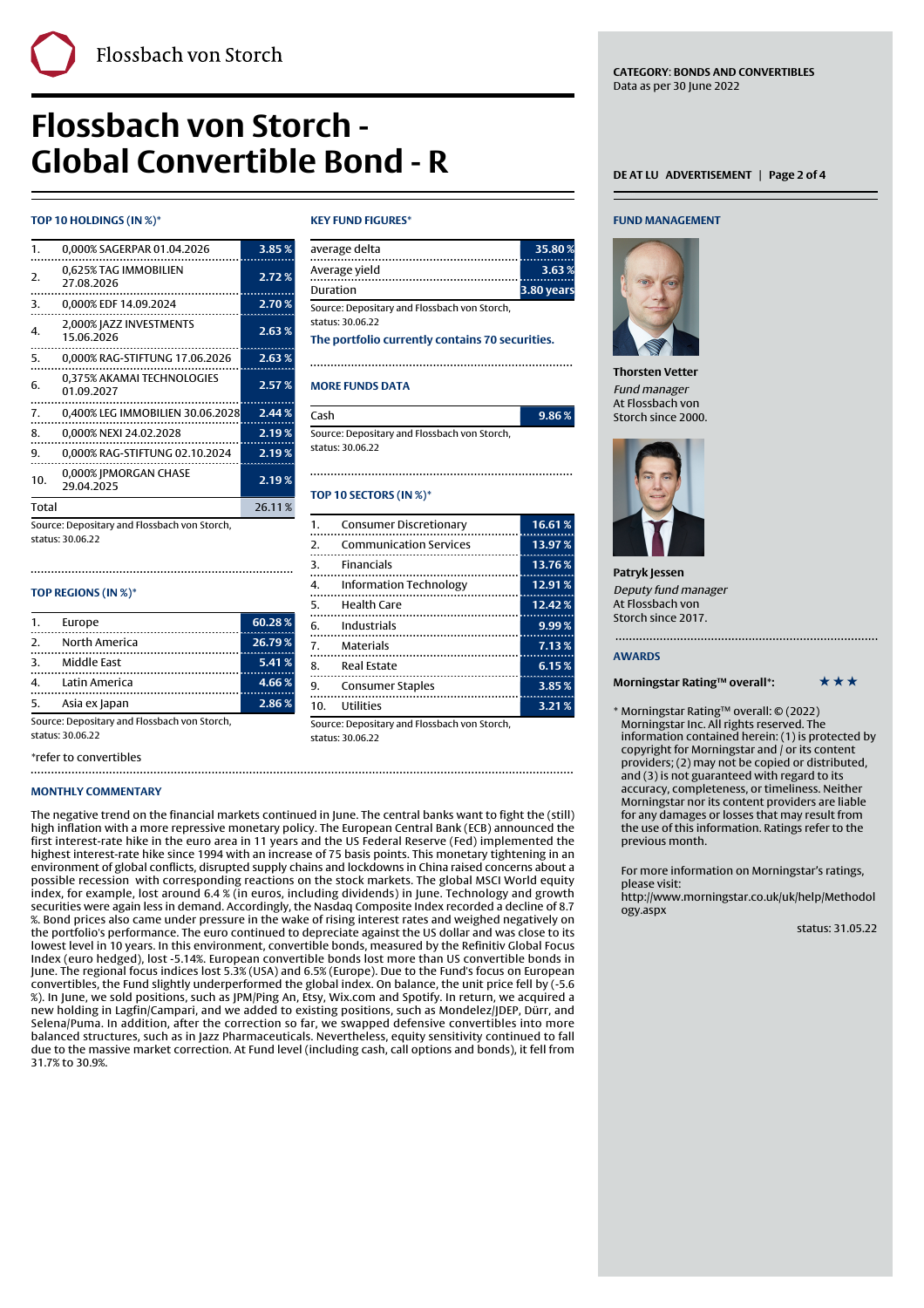#### **OPPORTUNITIES**

+ Investing in funds can deliver an attractive result at a lower level of risk compared to a direct investment in equities.

Finally, the contract of the contract of the contract of the contract of the contract of the contract of the c

- + Income can be generated from regular interest payments.
- + Convertible bonds can increase in value when equity markets rise.
- + Derivatives can be used to increase potential yields.
- + Investing in assets denominated in a foreign currency can have a positive impact on unit values as a result of exchange rate movements.

#### **RISKS**

- Investing in convertible bonds may entail price risks, especially in the case of rising interest rates on the capital markets. -
- Convertible bonds can decline in value when equity markets fall.
- Country, credit and issuer liquidity risk. Also potential exchange rate risks. If securities are illiquid (i.e. thinly traded), there is a risk that it may either not be possible to sell the assets at all or only by accepting a significant discount on the sale price. ESG criteria can restrict the selection of target investments in terms of category and number, sometimes considerably. -
- Where used, derivatives can have a greater negative impact on the fund value than would be the case if the assets were acquired directly. This can affect the fund's risk profile and volatility (tendency for the price to fluctuate). -
- The straight concentration on special markets can have a negative impact because of the dependent performance of these selected markets. -
- Investing in assets denominated in a foreign currency can have a negative impact on unit values as a result of exchange rate movements. -

**Please read the Prospectus and particularly the RISK WARNINGS section and the specific annex of the subfund to understand the risks and benefits of this product.**

#### **INVESTOR PROFILE**

#### **CONSERVATIVE:**

The fund is appropriate for conservative investors. Due to the composition of the net sub-fund assets, there is a moderate degree of risk but also a moderate degree of profit potential. The risks may consist in particular of currency risk, credit risk and price risk, as well as market interest rate risks.

#### **INVESTMENT HORIZON:**

Medium-term: 3 to 5 years

#### **RISK/RETURN PROFILE**

| Low risk |                         |  |  |                          |   | High risk |
|----------|-------------------------|--|--|--------------------------|---|-----------|
|          | Potentially low revenue |  |  | Potentially high revenue |   |           |
|          |                         |  |  | 5                        | 6 |           |

The historical data used for calculating the synthetic indicator is not a reliable indication of the future risk and reward profile of the share class. The category shown is not guaranteed to remain unchanged and may shift over time. Even the lowest category does not mean a risk-free investment. This share class has been placed in the aforementioned risk class because its unit price is subject to medium fluctuation, therefore the profit potential and loss exposure may be moderate. Because of the calculation model used, all risks may not be taken into consideration when placing the share class in a risk class. Detailed information can be found in the section entitled "Risks" of the prospectus.